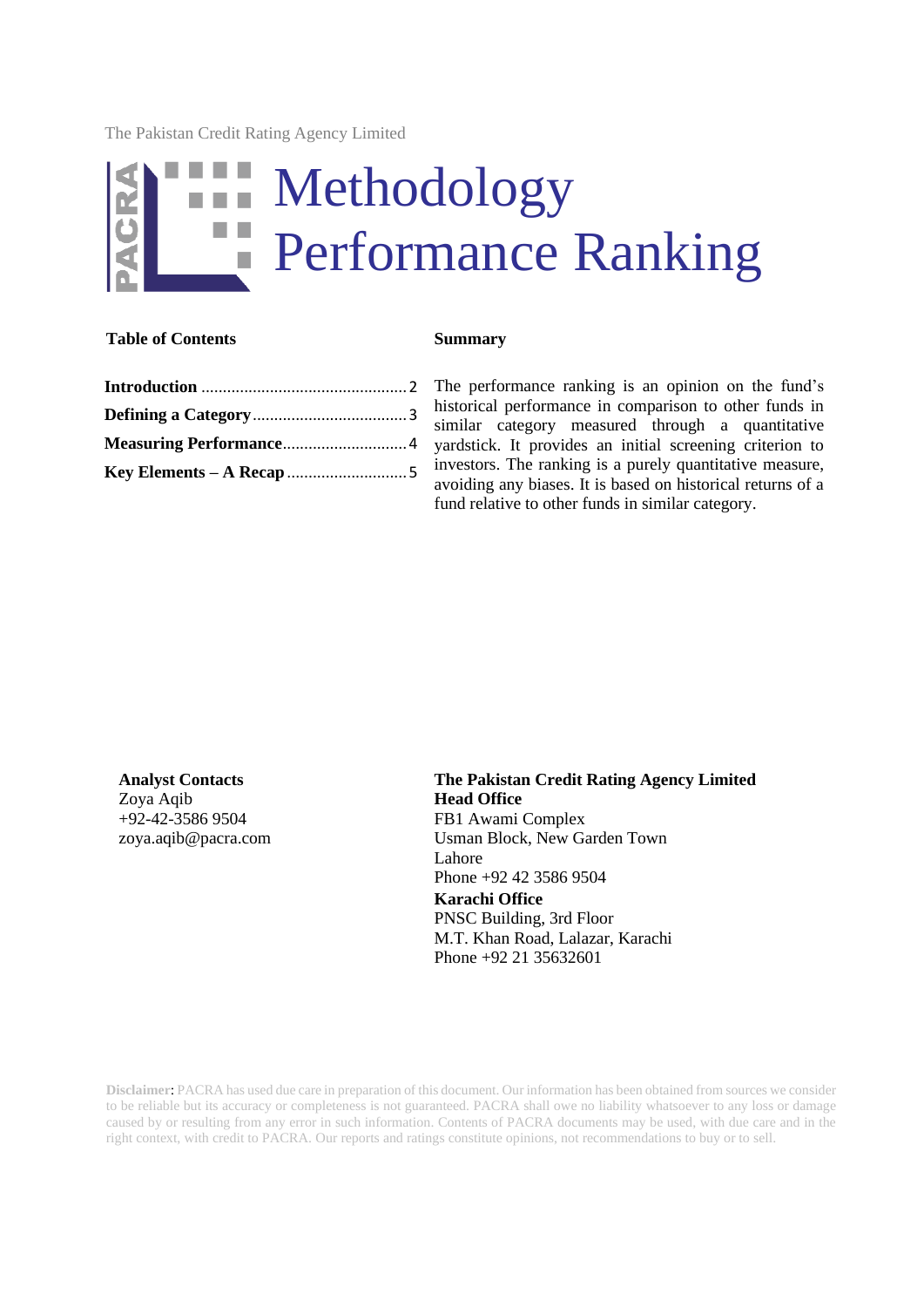

# <span id="page-1-0"></span>**0.Introduction**

- **Performance Ranking**: Independent view on relative performance of fund
- Purely quantitative measure

**0.1** Mutual fund is an effective tool for mobilizing resources from a large pool of investors, and in turn, providing them access to a variety of assets, which might otherwise be difficult. Pakistan's mutual fund industry has witnessed notable evolution in its overall structure. Asset management companies (AMCs) have introduced a variety of products in line with varying risk-return preferences of investors.

**0.2** The asset management business has two distinct elements – 1) the asset manager, and 2) the mutual funds. PACRA has developed separate methodologies to capture distinct components of the industry. Asset Manager Rating is an opinion on the quality of fund management, capability to manage risks inherent in asset management business, ability to generate sound fund performance and effectiveness of an AMC's systems and processes. PACRA offers three products to capture varied factors of different types of mutual funds, i) Performance Ranking, ii) Stability Rating, and iii) Capital Protection Rating. The performance ranking is purely a quantitative measure, comparing historical returns of a fund relative to other funds in the same category of classification. The fund stability rating provides the investors with an objective measure as to the main areas of risk to which the income funds are exposed. Capital protection rating reflects the degree of protection offered on the original investment of the unit holders:



**0.3** Every mutual fund investor has a distinct set of investment objectives and preferences. They all usually have unique risk-return perception and investment horizons that make it difficult to capture these preferences in a single yardstick. PACRA' Mutual Fund Performance Ranking attempts to address this investor need. The performance ranking provides an initial screening criterion to investors. It is based on historical returns of a fund relative to other funds in similar category. PACRA mainly follows Circular No. 7 of 2009 of SECP for defining fund categories – each having distinct characteristics – and rankings of funds in a particular category are comparable.

**0.4** With the maturity in the domestic industry in terms of availability of long-term performance results, PACRA covers three distinct time periods in performance rankings i.e., a performance ranking based on fund's performance during the trailing 12 months (1-Year Ranking); a performance ranking based on fund's performance during the trailing 36-months (3-Year Ranking); and a performance ranking based on fund's performance during the trailing 60-months (5-Year Ranking).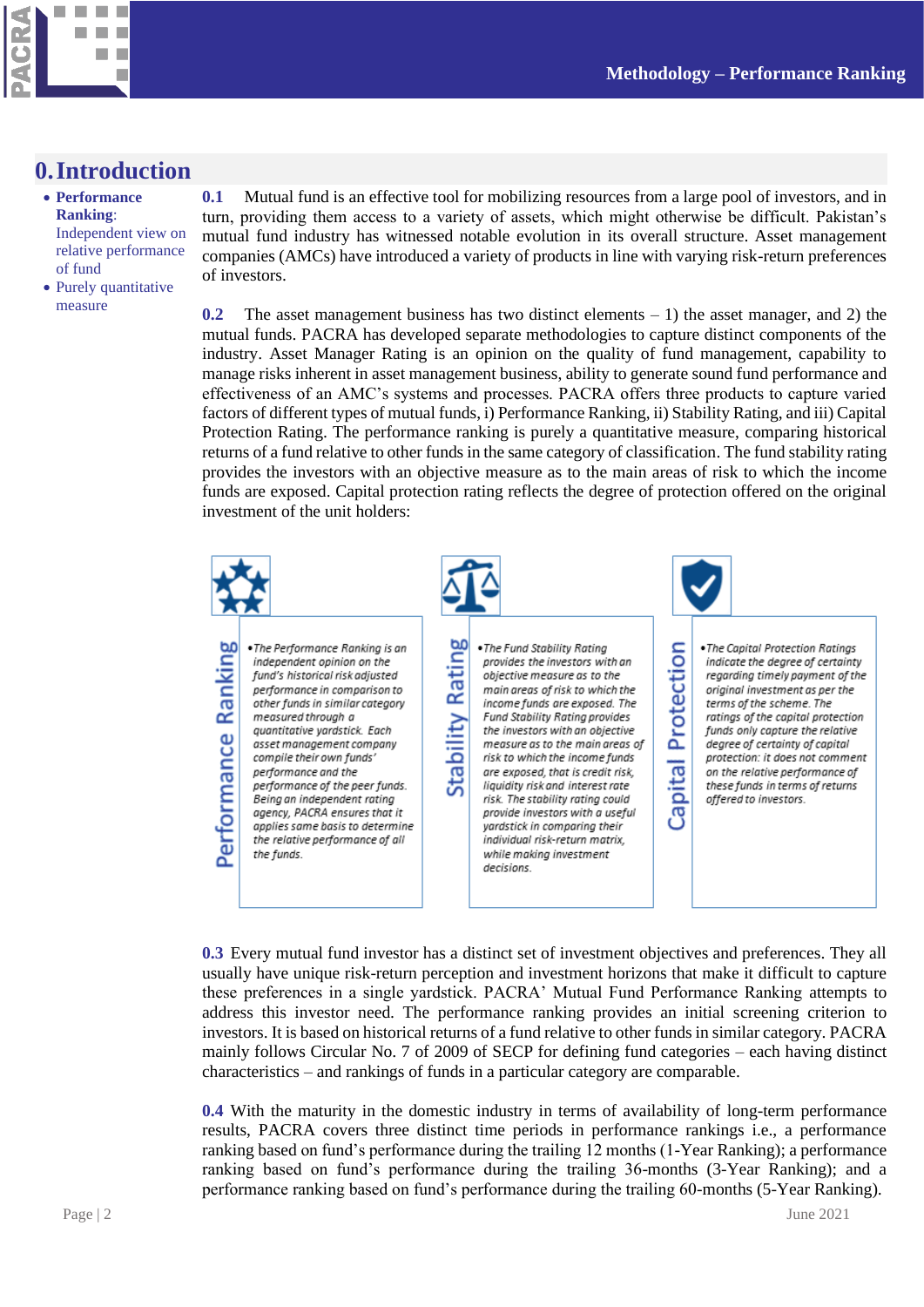

**0.5** PACRA releases rankings twice a year. The period covered is July to June and January to December. This ensures constant updating of the relative performance of the fund and also captures seasonality as well.

# <span id="page-2-0"></span>**1.Defining a Category**

- Funds having similar risk factors to form a category
- Minimum three funds required for a separate category

**1.1** Fund categories define groups of funds whose constituents are similar in their risk factor exposure so that return comparison is meaningful. Moreover, the observed return differences among funds relate primarily to security selection or to variation in the timing and amount of exposure to different elements affecting the category. Each of these, over time, may be presumed to exercise a skill-related effect.

**1.2** While performance ranking can be computed for all categories of funds, PACRA conducts performance ranking for the following categories for public dissemination:

- Equity
- Balanced
- Asset Allocation
- Index Tracker
- Commodities
- Fund of Funds
- Islamic

**1.3** The category of a particular fund will be established on the basis of the offering document of the fund and publicly disclosed information about its portfolio composition. The definition of a particular category can be narrowed down to generate a new category and, similarly, a new fund category can also be designed if a new class of assets is identified and is not covered by any of above categories. However, a category would only be created if there are at least three such funds to be included in that new category. As the industry matures, PACRA may consider increasing the minimum number of funds required for creating a category.

**1.4** In a category, where the number of funds are less than 3, these funds would be placed in closest category, only to determine these funds' relative performance. Fund of funds and others that have sub-funds would also be placed in the closest category, only to determine these funds' relative performance.

**1.5** Separate categories are to be made in respect of various types of Islamic funds or other distinctive nature funds. However, given the relatively evolving nature of the industry and less than three funds available to create a new category for such funds, these could be clubbed for ranking purposes in other relevant categories having largely similar characteristic. Nevertheless, while determining rankings of funds originally falling in a given category, added funds clubbed in that category would be excluded.

**Information Required on Defining a Category:**

- Risk factors exposure.
- **Offering documents.**
- Publicly available information on portfolio composition.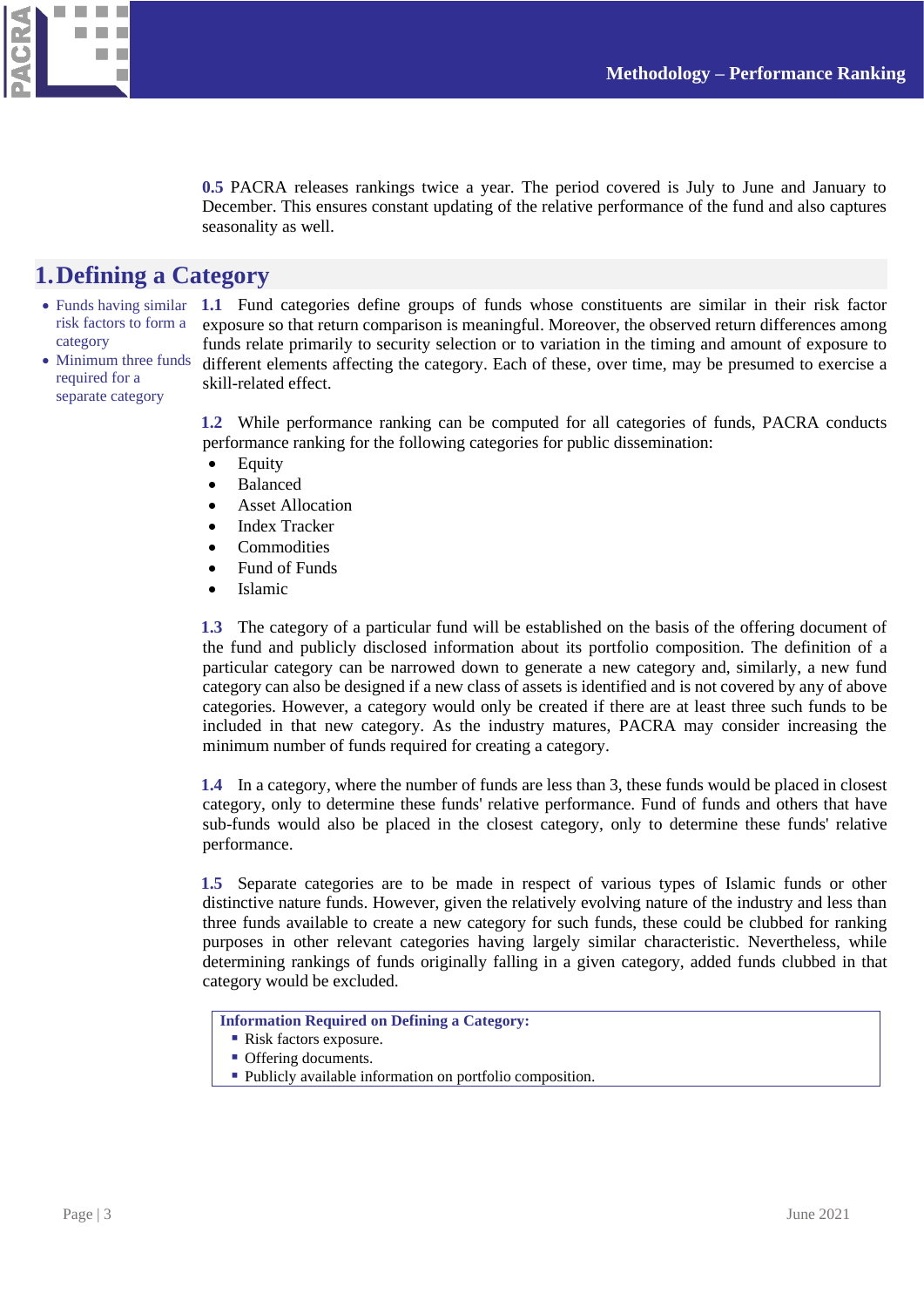



# <span id="page-3-0"></span>**2.Measuring Performance**

- Months' performance is used to calculate return
- Absolute return and risk adjusted return have similar weightage
- Downside deviation used for measuring risk
- 6-Month T-Bill used as a risk-free rate
- Characteristic of a normal distribution is used to determine the ranking

**2.1** PACRA considers both absolute and risk-adjusted fund performance. Absolute return refers to the appreciation or depreciation that a fund has achieved over a period of time and effectively this is what an investor takes home at the end. However, the level of risk (extent of variability) taken to generate those returns is also important. Risk-adjusted return shows the trade-off investors make between risk and return. Since performance ranking is a combination of both risk and return it is likely to provide investors a better measure to gauge historical performance of different funds.

**2.2 Return:** PACRA calculates a fund's return for a given month as follows:

$$
\mathbf{R} = \frac{\mathbf{P} \mathbf{E} - \mathbf{P} \mathbf{B} + \mathbf{A}}{\mathbf{P} \mathbf{B}}
$$

#### **Where:**

 $R = Total$  return for the month

 $PE =$  End of month NAV (net assets value) per share/certificate

PB = Beginning of month NAV per share/Unit

 $A =$  Adjustments on account of cash dividend, bonus issue and addition to capital.

**2.3 Risk Adjusted Return:** Previously, in order to calculate a Fund's risk adjusted return, PACRA used the Fund's return volatility measured through standard deviation. This philosophy captures all variations of risk regardless of direction. Generally, investors are more concerned with the negative variation highlighting their risk-averse appetite. Considering this, PACRA has revised its practice and measures the Fund's risk adjusted return using downside deviation. The downside deviation is calculated using the negative volatility relative to the risk-free rate (Rf). PACRA uses 6-Month Tbills yield as a risk-free rate.

$$
RAR = \frac{R}{DD(RF)}
$$

### **Where:**

 $R = Total$  return for the month

 $DD =$  End of month NAV (net assets value) per share/certificate

 $RF = Beginning of month NAV per share/certificate$ 

**2.4** The ranking for each fund is determined using the characteristics of a normal distribution. The basic philosophy is to rank the funds based on the distance (measured through standard deviation) of their returns and risk adjusted returns (R & RAR) from the mean R & RAR of that particular category. In simplistic terms, a fund's performance (measured by assigning 50 % weight each to the fund's return and risk adjusted return) falling within a close range of the mean is rated as average, while funds' performance beyond the said range is rated as good, below average, superior or weak based on the direction and quantum of the deviation from the mean.

**2.5** As per the characteristics of a normal distribution, 0.45SD and 1.27SD from the mean would include 35% and 80% of the observations, respectively, while the remaining observations would fall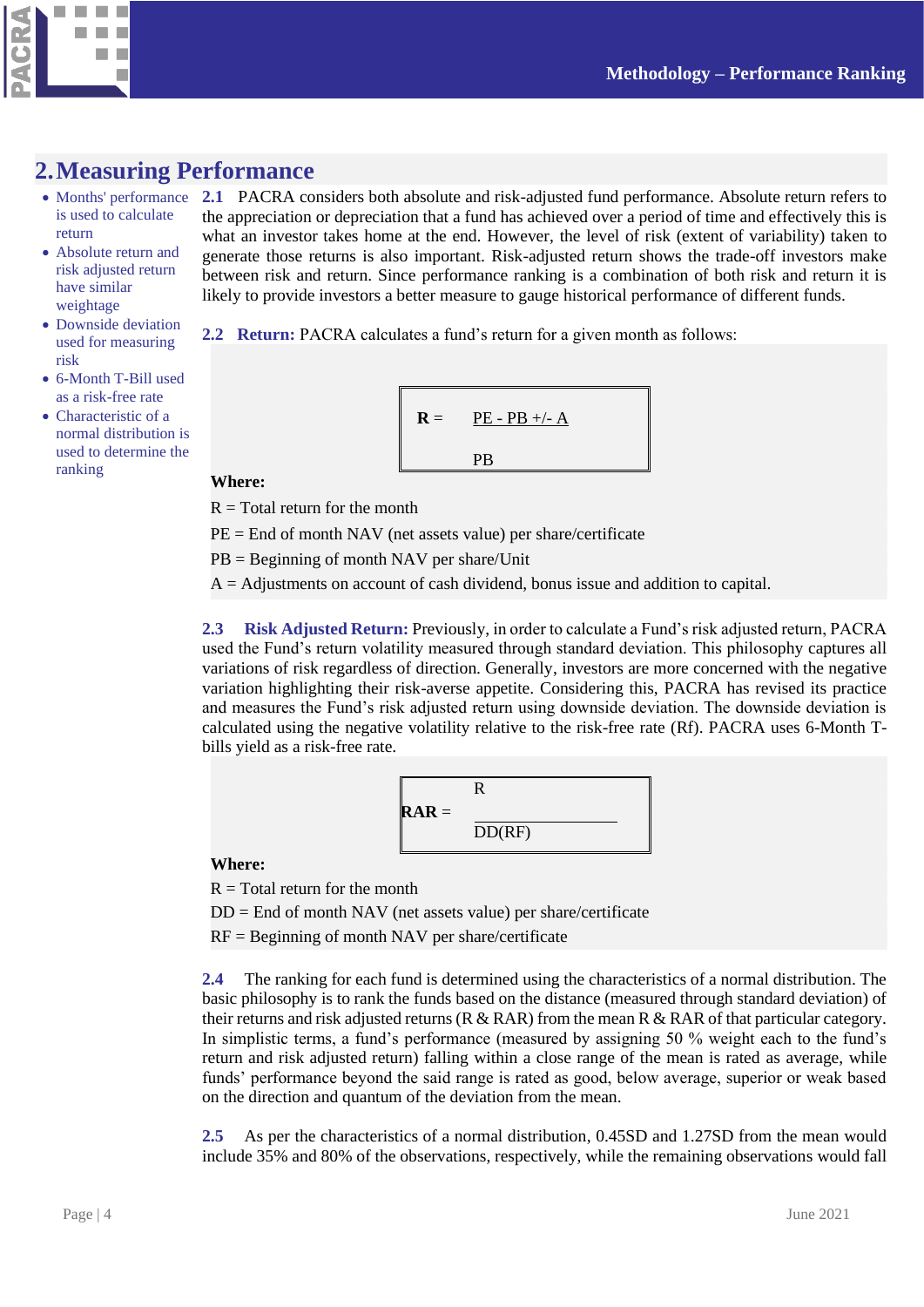



beyond 1.27SD. Using the above relationship, the performance rankings to funds are assigned within 5 categories described below:

**2.6** We need to emphasize that the characteristics of a normal distribution hold true when the sample size is sufficiently large. Due to limited number of funds in various categories, an outcome of the evolving nature of the mutual fund industry, the assigned rankings within a category might not follow a complete normal distribution pattern. However, the above criterion is considered more appropriate in achieving the basic objective of ranking funds' R & RAR relative to the category mean in the current industry dynamics.

**Information Required on Measuring Performance:**

- Publicly available returns data
- Publicly available NAV data
- Market index data

# <span id="page-4-0"></span>**3.Key Elements – A Recap**

**3.1** The key elements of the methodology are**:**

*The rankings are calculated on the basis of performance during a particular period (12 months for the state) 1-Year performance ranking, 36 months for 3-Year performance ranking and 60 months for 5-Year performance ranking). For a particular fund the relevant period ranking will be disclosed. For measuring performance, equal 50% weightage is assigned to return and risk adjusted return.*

*Only those funds are eligible for ranking that have remained operational for one year.*

*A month of a year is used as a reference period to calculate performance. New category would be created with a minimum number of 3 funds.*

*Single fund clubbed with any category would be excluded while determining rankings of funds originally falling in that category.*

*Rankings are based on past comparative performance of the fund. PACRA's opinion is not a recommendation to purchase, sell or hold a fund, in as much as it does not comment on the Fund's NAV or suitability for a particular investor.*